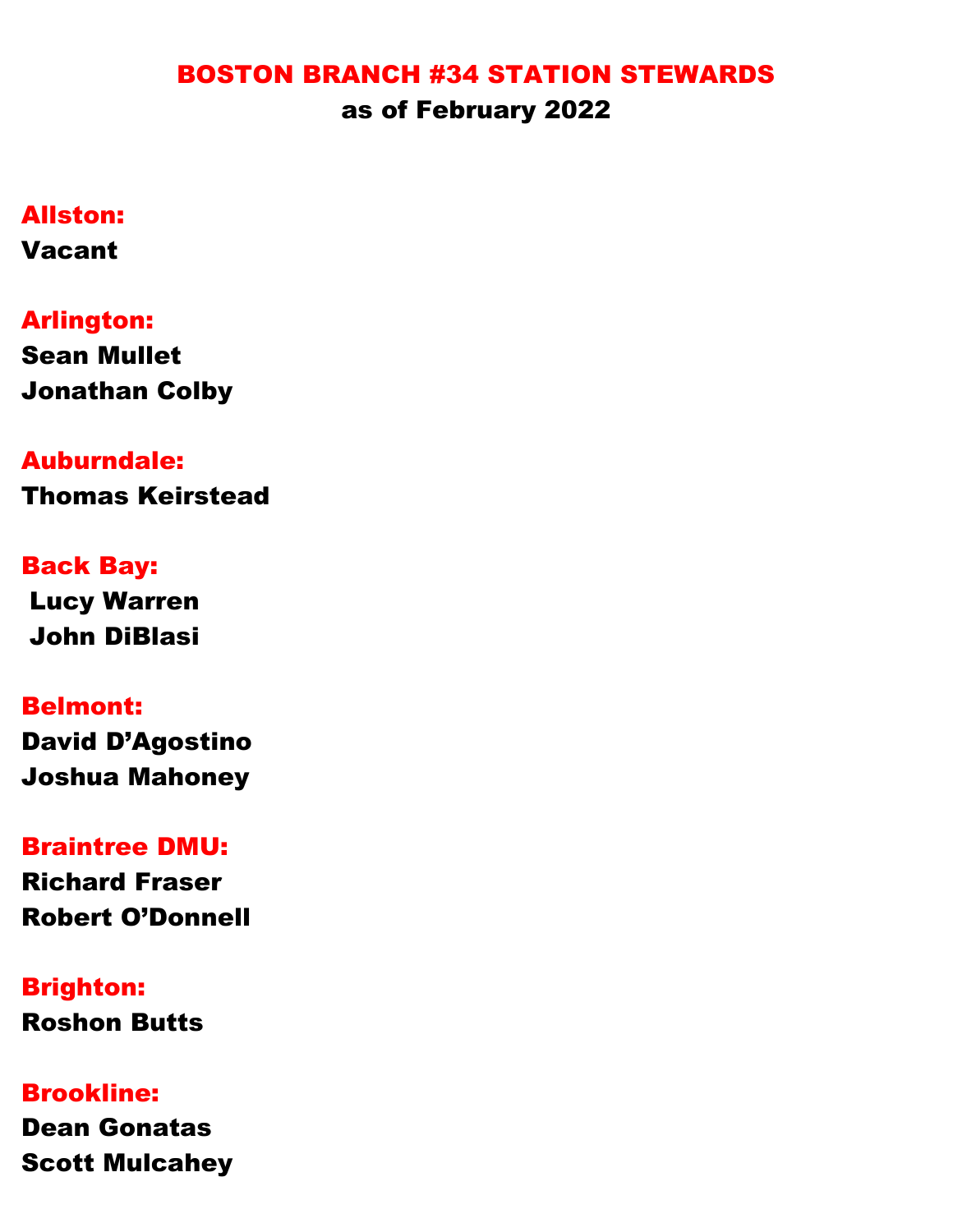Cambridge Central Sq.: William Wilkins

Robert Liberatore

Cambridge Porter Sq.:

William Crescitelli James Uva

Cohasset: Judi Aronson

Chestnut Hill: Thomas Conville

Dorchester: John Costello

East Weymouth: Jackie Peruzzi

Fenway: Alex Glassmacher

Fields Corner: James Hudson

Fort Point: Mike Gorham Pierre Blanc

Grove Hall: Sammy Smith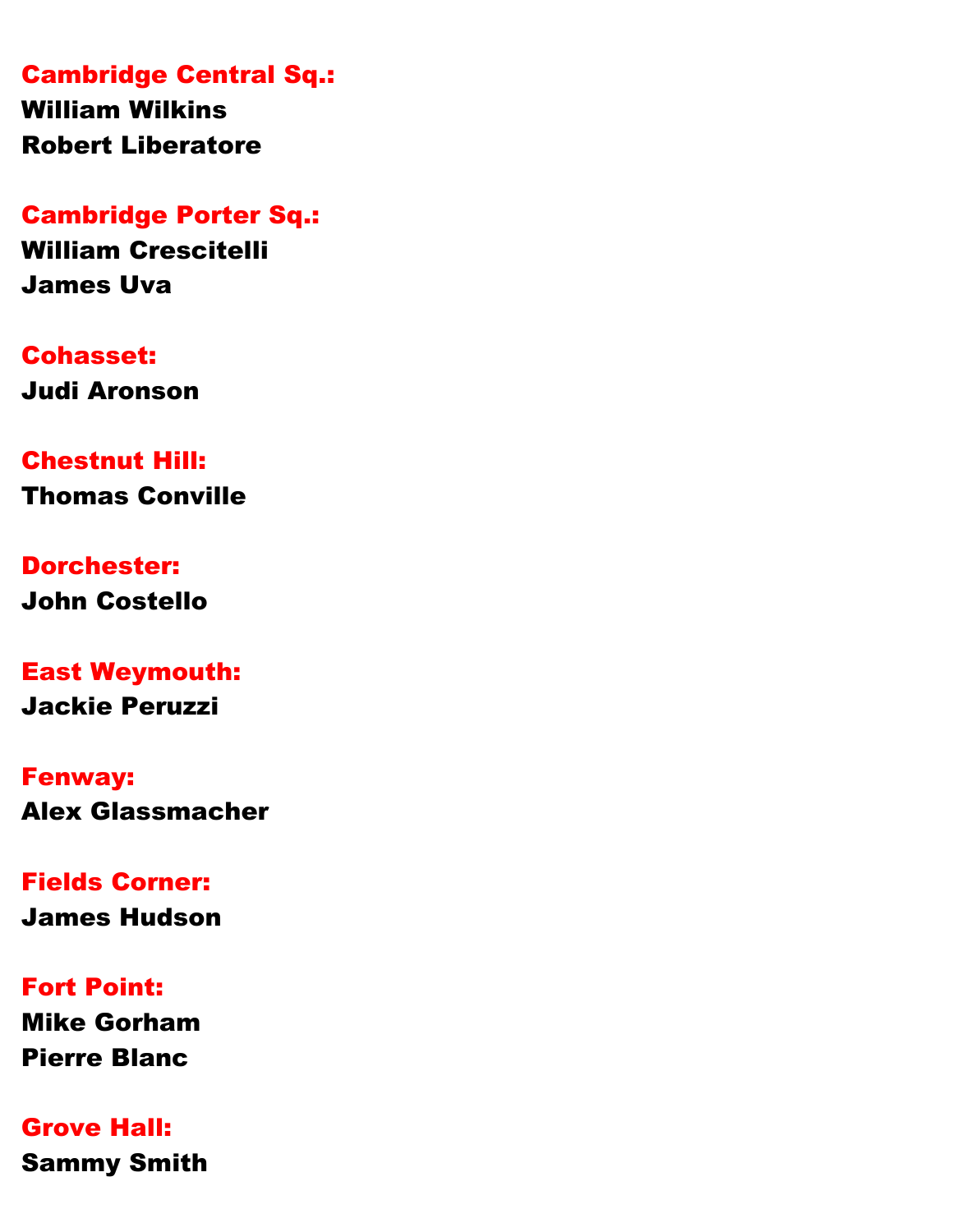## Hingham/Hull: Michael Bertrand

Hyde Park: Joseph DeBerardinis

#### IMC:

Chelsea: William Lang E. Boston: Emelio Leone Everett: Tom Ciulla IMC: Dan Kelley Somerville: John Fucile Winthrop: John Fanning

#### Jamaica Plain:

Robert Damatin Charles Zimmerman

## J.F.K. Station:

Alexander Mosca Alex Taylor

### Kenmore:

Dan Abellard

### Lexington:

John Lucey Anthony Falco

### Malden:

Laura Fahey Christine Thompson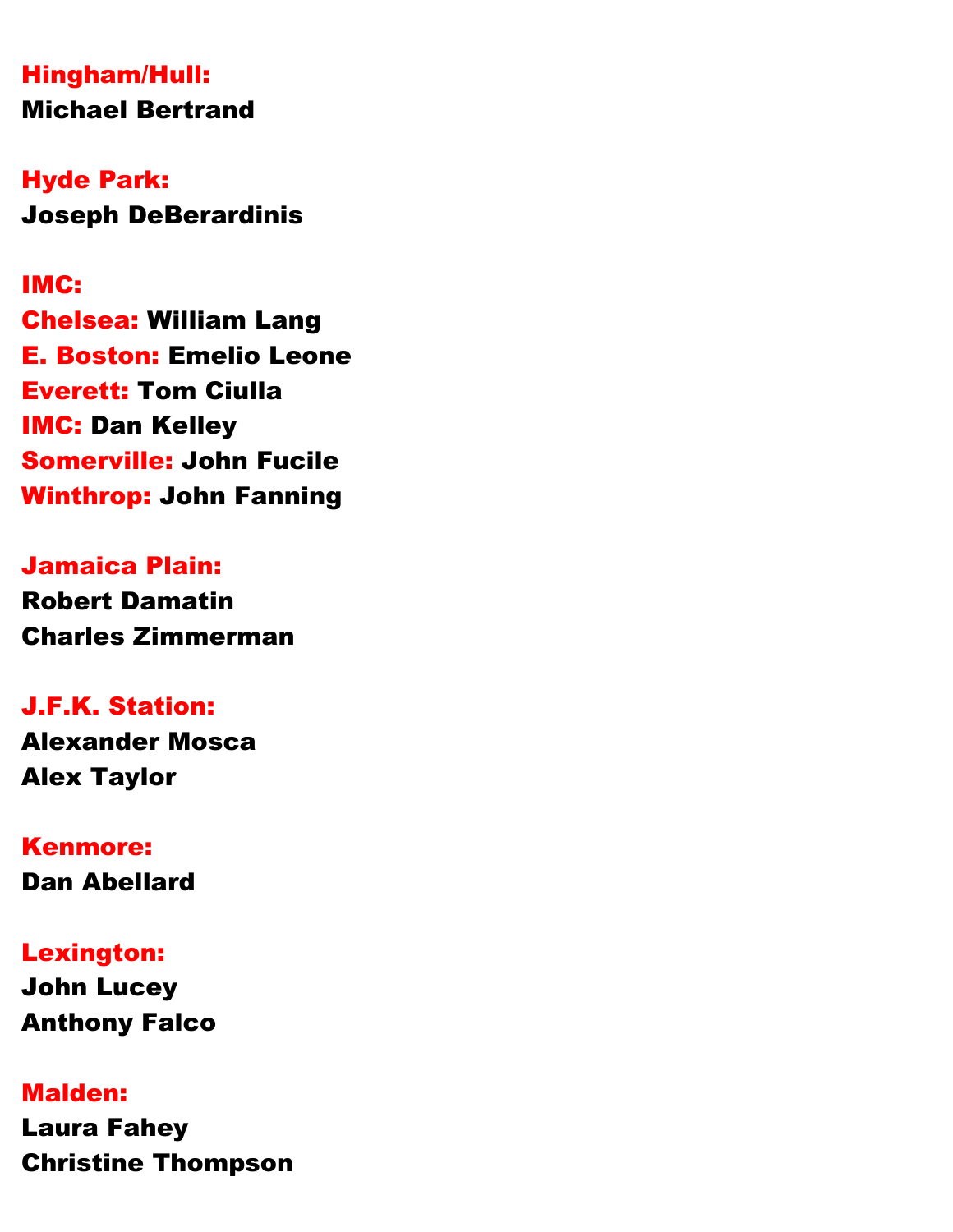Mattapan: Tom Finnegan

Medfield: Christopher Pacitti

#### Medford:

Jon Holmberg Stephen White

Milton:

Robert Leighton

# Needham:

Diane Butera Brian Senior

# Newton Centre:

David Ward

## Newton Highlands: Vacant

### Newtonville:

Thomas Duff

## North Quincy:

Cathy Cooper

## North Weymouth:

Vacant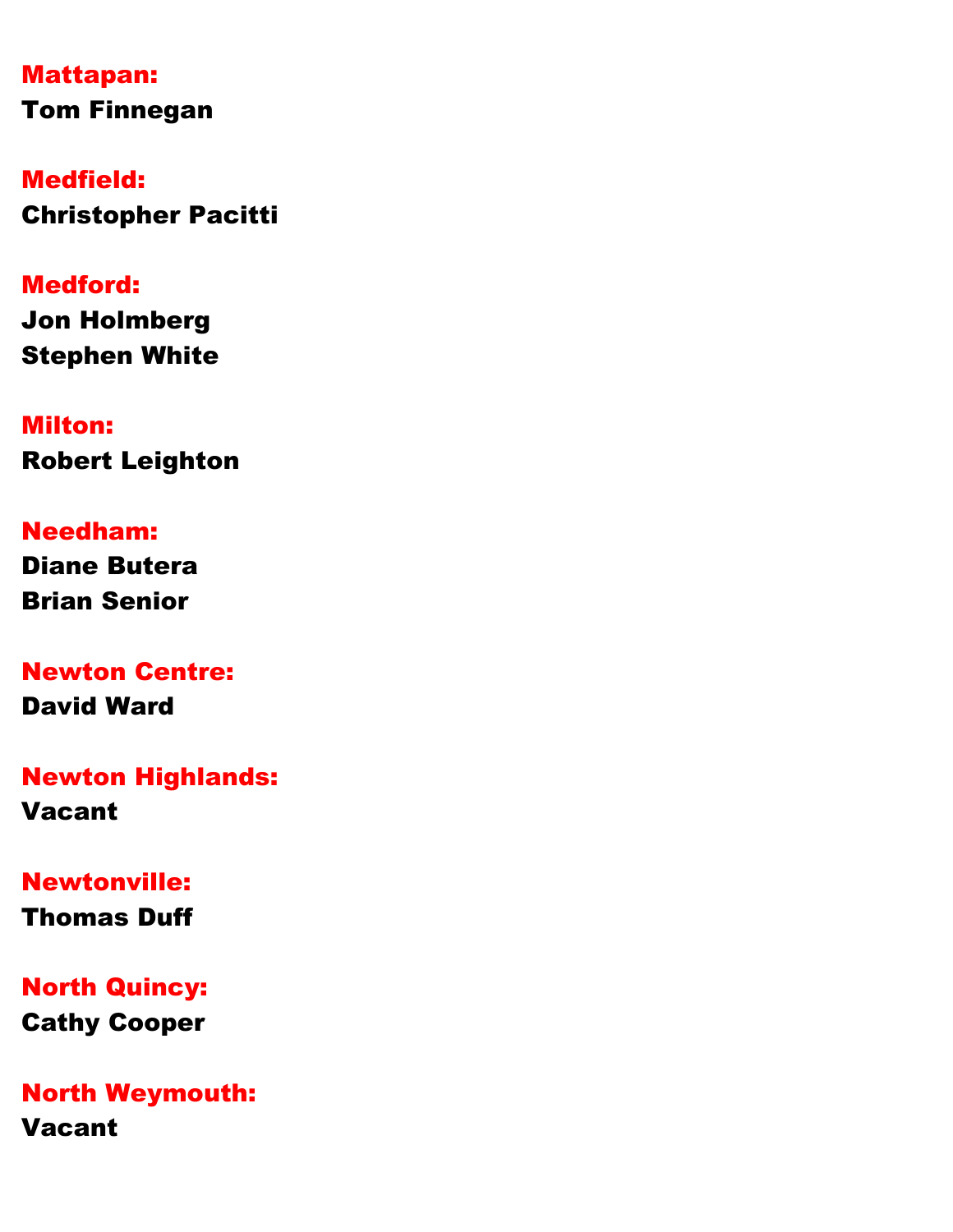#### Quincy:

Amy Baker Brendan Finn

# Revere DMU:

David O'Connor

# Melrose:

Vacant

# Roslindale: Adam Difazio

# Roxbury:

Keith Meredith John Galvin Al Mallen

### Scituate: Justin Vo

South Boston: Michael O'Connor

# South Weymouth: Angela Riva-Seeling

# Stoneham: Joseph Mangano

# Waban:

Vacant